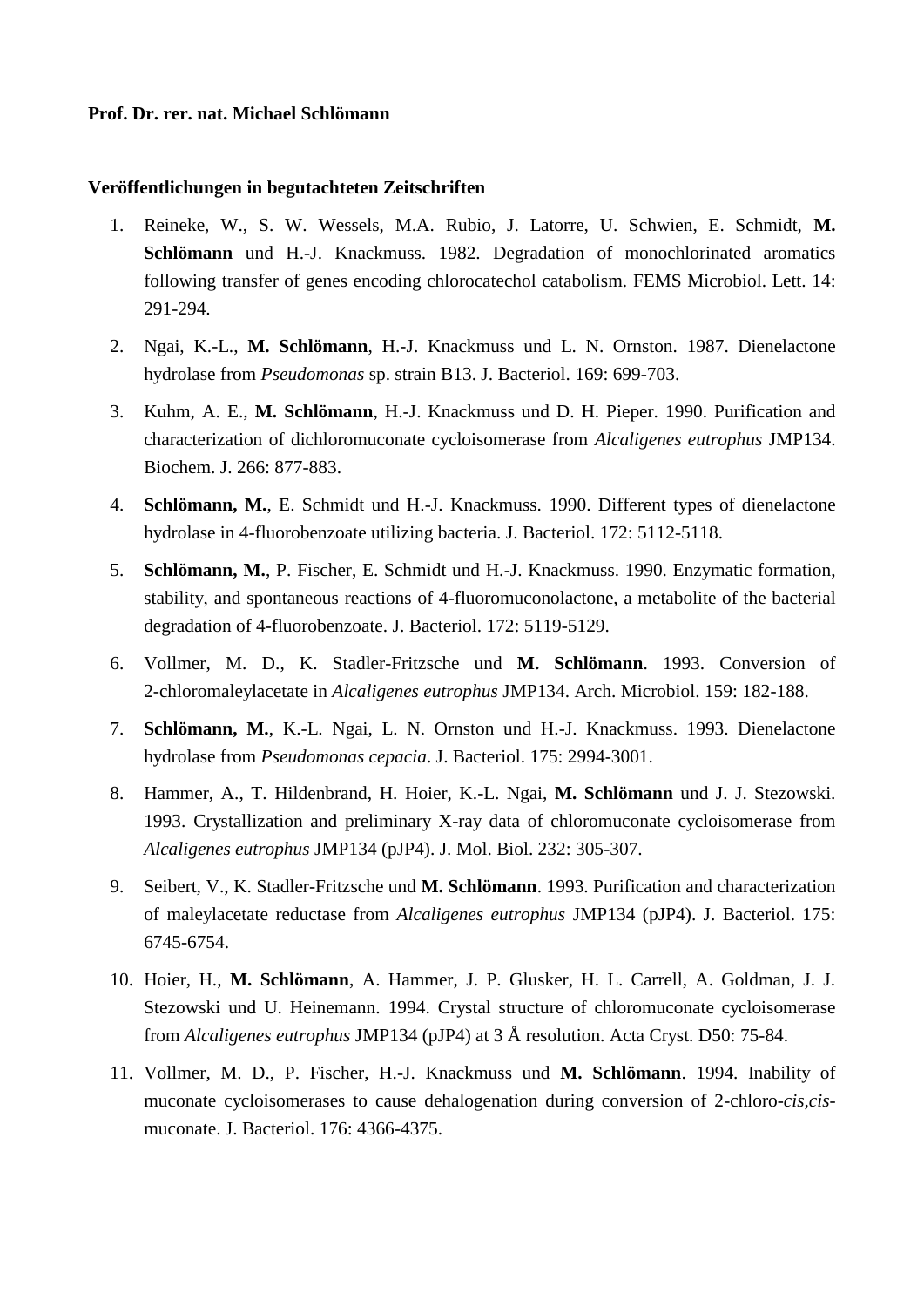- 12. Maltseva, O. V., I. P. Solyanikova, L. A. Golovleva, **M. Schlömann** und H.-J. Knackmuss. 1994. Dienelactone hydrolase from *Rhodococcus erythropolis* 1CP: Purification and properties. Arch. Microbiol. 162: 368-374.
- 13. **Schlömann, M.** 1994. Evolution of chlorocatechol catabolic pathways: Conclusions to be drawn from comparisons of lactone hydrolases. Biodegradation 5: 301-321.
- 14. Vollmer, M. D. und **M. Schlömann**. 1995. Conversion of 2-chloro-*cis,cis*-muconate and its metabolites 2-chloro- and 5-chloromuconolactone by chloromuconate cycloisomerases of pJP4 and pAC27. J. Bacteriol. 177: 2938-2941.
- 15. Solyanikova, I. P., O. V. Maltseva, M. D. Vollmer, L. A. Golovleva und **M. Schlömann**. 1995. Characterization of muconate and chloromuconate cycloisomerase from *Rhodococcus erythropolis* 1CP: Indications for functionally convergent evolution among bacterial cycloisomerases. J. Bacteriol. 177: 2821-2826.
- 16. Müller, D., **M. Schlömann** und W. Reineke. 1996. Maleylacetate reductases in chloroaromatics-degrading bacteria using the modified *ortho* pathway: Comparison of catalytic properties. J. Bacteriol. 178: 298-300.
- 17. Eulberg, D., L. A. Golovleva und **M. Schlömann**. 1997. Characterization of catechol catabolic genes from *Rhodococcus erythropolis* strain 1CP. J. Bacteriol. 179: 370-381.
- 18. Kasberg, T., V. Seibert, **M. Schlömann** und W. Reineke. 1997. Cloning, characterization and sequence analysis of the *clcE* gene encoding the maleylacetate reductase of *Pseudomonas* sp. B13. J. Bacteriol. 179: 3801-3803.
- 19. Eulberg, D., S. Lakner, L. A. Golovleva und **M. Schlömann**. 1998. Characterization of a protocatechuate catabolic gene cluster from *Rhodococcus opacus* 1CP: evidence for a merged enzyme with 4-carboxymuconolactone-decarboxylating and 3-oxoadipate enollactone-hydrolyzing activity. J. Bacteriol. 180: 1072-1081.
- 20. Eulberg, D., E. M. Kourbatova, L. A. Golovleva und **M. Schlömann**. 1998. Evolutionary relationship between chlorocatechol catabolic enzymes from *Rhodococcus opacus* 1CP and their counterparts in proteobacteria: sequence divergence and functional convergence. J. Bacteriol. 180: 1082-1094.
- 21. Seibert, V., E. M. Kourbatova, L. A. Golovleva und **M. Schlömann**. 1998. Characterization of the maleylacetate reductase MacA of *Rhodococcus opacus* 1CP and evidence for the presence of an isofunctional enzyme. J. Bacteriol. 180: 3503-3508.
- 22. Vollmer, M. D., H. Hoier, H.-J. Hecht, U. Schell, J. Gröning, A. Goldman und **M. Schlömann**. 1998. Substrate specificity of and product formation by muconate cycloisomerases: an analysis of wild-type enzymes and engineered variants. Appl. Environ. Microbiol. 64: 3290-3299.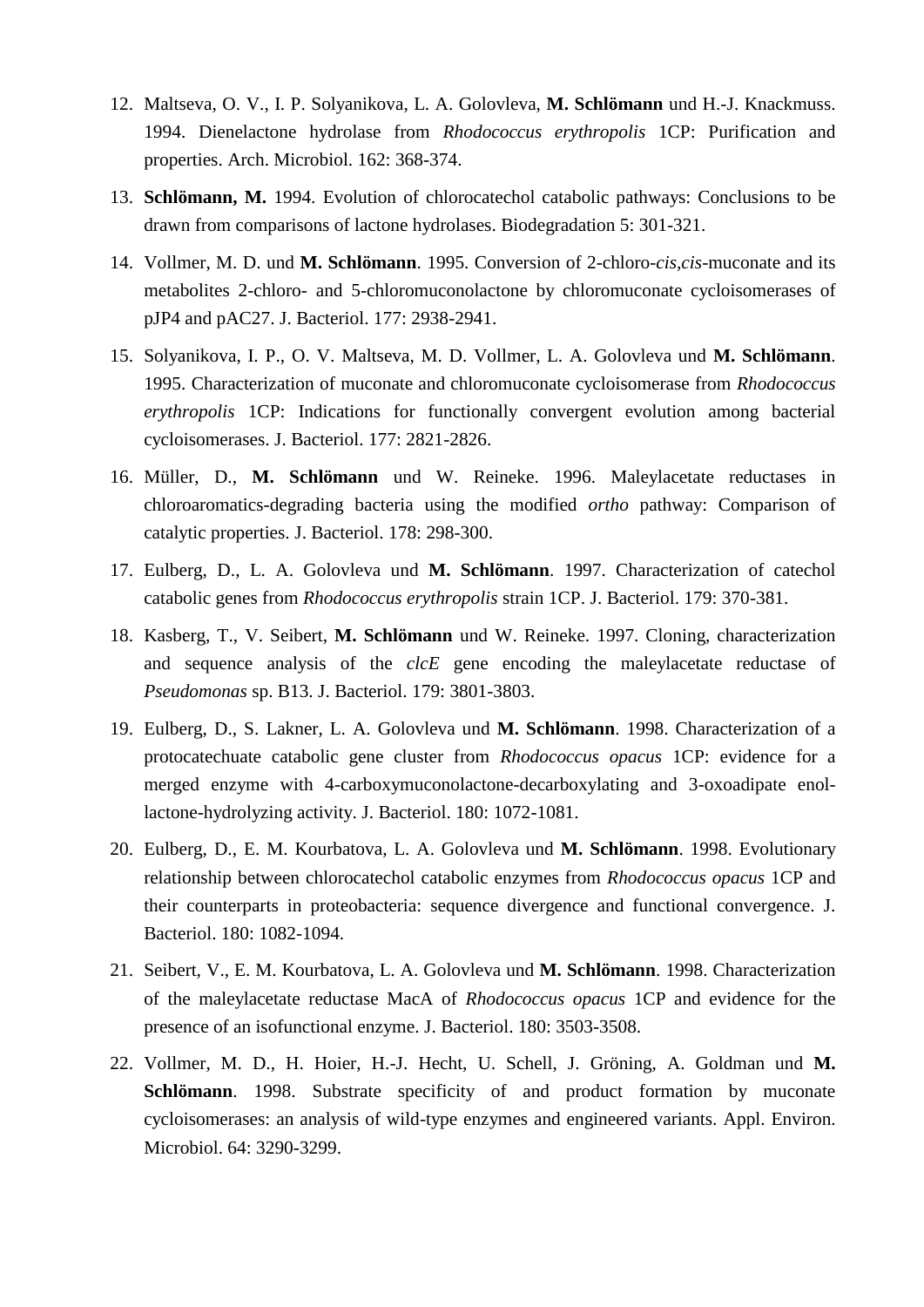- 23. Eulberg, D. und **M. Schlömann**. 1998. The putative regulator of catechol catabolism in *Rhodococcus opacus* 1CP - an IclR-type, not a LysR-type transcriptional regulator. Antonie van Leeuwenhoek 74: 71-82.
- 24. Schell, U., S. Helin, T. Kajander, **M. Schlömann** und A. Goldman. 1999. Structural basis for the activity of two muconate cycloisomerase variants towards substituted muconates. Proteins, Struct. Funct. Genet. 34: 125-136.
- 25. Vollmer, M. D., U. Schell, V. Seibert, S. Lakner und **M. Schlömann**. 1999. Substrate specificities of the chloromuconate cycloisomerases from *Pseudomonas* sp. B13, *Ralstonia eutropha* JMP134 and *Pseudomonas* sp. P51. Appl. Microbiol. Biotechnol. 51: 598-605.
- 26. Reineke, W., D. H. Pieper und **M. Schlömann**. 2000. Mikrobieller Abbau von Chloraromaten. Bioforum 23: 21-24.
- 27. Moiseeva, O. V., O. V. Belova, I. P. Solyanikova, **M. Schlömann** und L. A. Golovleva. 2001. Enzymes of a new modified *ortho*-pathway utilizing 2-chlorophenol in *Rhodococcus opacus* 1CP. Biochemistry (Moscow) 66: 548-555 (Biokhimiya 66: 678-687).
- 28. Solyanikova, I. P., **M. Schlömann** und L. A. Golovleva. 2001. A new type of muconate cycloisomerase from *Rhodococcus rhodochrous* strain 89. Biochemistry (Moscow) 66: 747- 752 (Biokhimiya 66: 922-928).
- 29. Kaulmann, U., S. R. Kaschabek und **M. Schlömann**. 2001. Mechanism of chloride elimination from 3-chloro- and 2,4-dichloro-*cis,cis*-muconate: new insight obtained from analysis of muconate cycloisomerase variant CatB-K169A. J. Bacteriol. 183: 4551-4561.
- 30. **Schlömann, M.** 2002. Two chlorocatechol catabolic gene modules on plasmid pJP4. J. Bacteriol. 184: 4049-4053.
- 31. Moiseeva, O. V., I. P. Solyanikova, S. R. Kaschabek, J. Gröning, M. Thiel, L. A. Golovleva und **M. Schlömann**. 2002. A new modified *ortho* cleavage pathway of 3-chlorocatechol degradation by *Rhodococcus opacus* 1CP: genetic and biochemical evidence. J. Bacteriol. 184: 5282-5292 (DOI: 10.1128/JB.184.19.5282-5292.2002).
- 32. Kajander T., L. Lehtiö, **M. Schlömann** und A. Goldman. 2003. The structure of *Pseudomonas* P51 Cl-muconate lactonizing enzyme – co-evolution of structure and dynamics with the dehalogenation function. Protein Science 12: 1855-1864.
- 33. Nikodem, P., V. Hecht, **M. Schlömann** und D. H. Pieper. 2003. A new bacterial pathway for 4- and 5-chlorosalicylate degradation via 4-chlorocatechol and maleylacetate in *Pseudomonas* sp. MT1. J. Bacteriol. 185: 6790-6800.
- 34. Seibert, V., M. Thiel, I.-S. Hinner und **M. Schlömann**. 2004. Characterization of a gene cluster encoding the maleylacetate reductase from *Ralstonia eutropha* 335<sup>T</sup> , an enzyme recruited for growth with 4-fluorobenzoate. Microbiology 150: 463-472.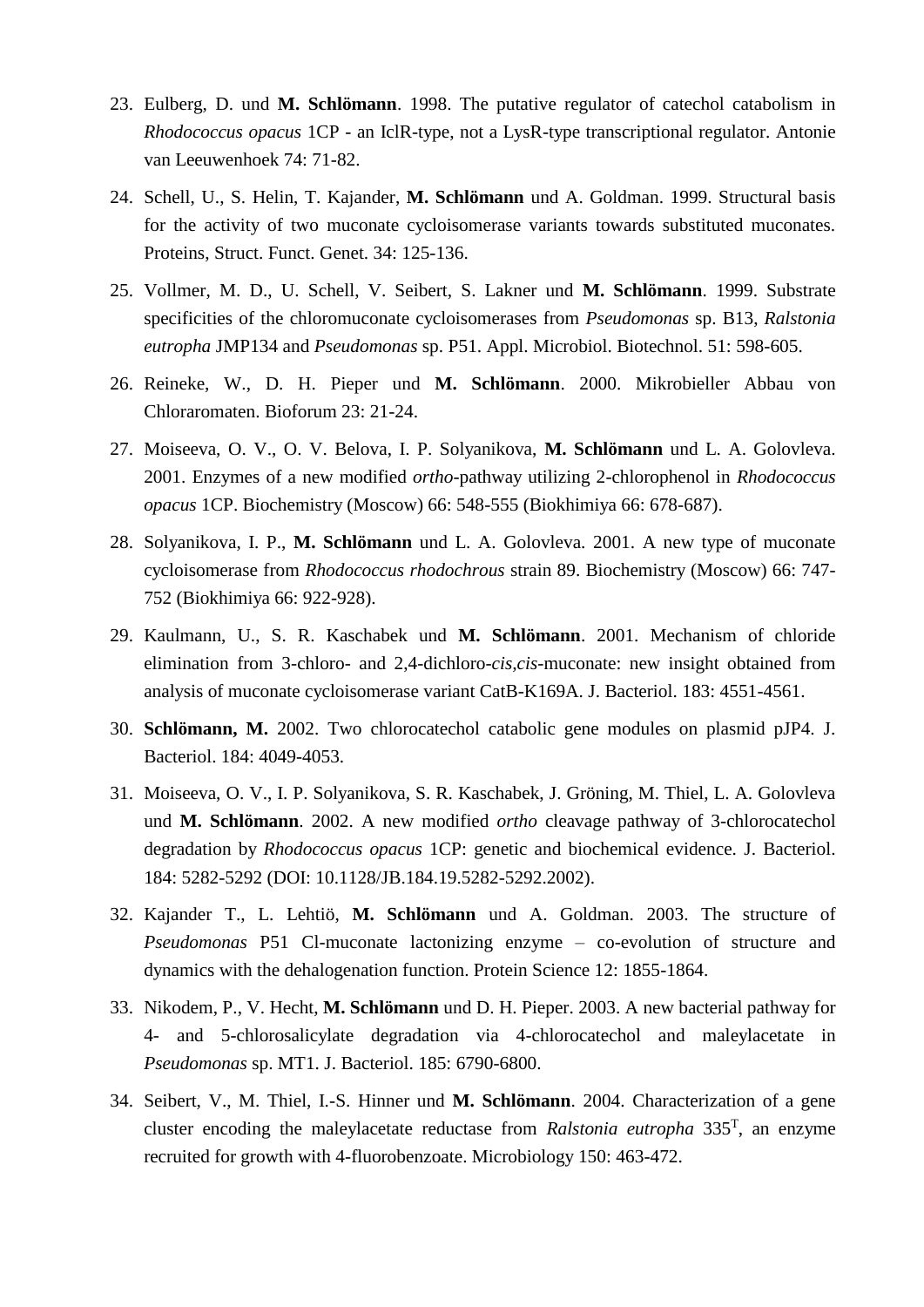- 35. König, C., D. Eulberg, J. Gröning, S. Lakner, V. Seibert, S. Kaschabek und **M. Schlömann**. 2004. A linear megaplasmid, p1CP, carrying the genes for chlorocatechol catabolism of *Rhodococcus opacus* 1CP. Microbiology 150: 3075-3087.
- 36. Thiel, M., S. R. Kaschabek, J. Gröning und **M. Schlömann**. 2005. Two unusual chlorocatechol catabolic gene clusters in *Sphingomonas* sp. TFD44. Arch. Microbiol. 183: 80-94.
- 37. Ferraroni, M., J. Seifert, V. M. Travkin, M. Thiel, S. Kaschabek, A. Scozzafava, L. Golovleva, M. **Schlömann** und F. Briganti. 2005. Crystal structure of the hydroxyquinol 1,2-dioxygenase from *Nocardioides simplex* 3E, a key enzyme involved in polychlorinated aromatics biodegradation. J. Biol. Chem. 280: 21144-21154.
- 38. Hendrickx, B., H. Junca, J. Vosahlova, A. Lindner, I. Rüegg, M. Bucheli-Witschel, F. Faber, T. Egli, M. Mau, **M. Schlömann**, M. Brennerova, V. Brenner, D.H. Pieper, E.M. Top, W. Dejonghe, L. Bastiaens und D. Springael. 2006. Alternative primer sets for PCR detection of genotypes involved in bacterial aerobic BTEX degradation: distribution of the genes in BTEX degrading isolates and in subsurface soils of a BTEX contaminated industrial site. J. Microbiol. Meth. 64: 250-265.
- 39. Niescher, S., V. Wray, S. Lang, S. R. Kaschabek und **M. Schlömann**. 2006. Identification and structural characterisation of novel trehalose dinocardiomycolates from *n*-alkane-grown *Rhodococcus opacus* 1CP. Appl. Microbiol. Biotechnol. 70: 605-611.
- 40. Manickam, N., M. Mau und **M. Schlömann**. 2006 Characterization of the novel HCHdegrading strain, *Microbacterium* sp. ITRC1. Appl. Microbiol. Biotechnol. 69: 580-588.
- 41. Popp, N., **M. Schlömann** und M. Mau. 2006. Bacterial diversity in the active stage of a bioremediation system for mineral oil hydrocarbon-contaminated soils. Microbiology 152: 3291-3304.
- 42. Wagner, C., M. Mau, **M. Schlömann**, J. Heinicke und U. Koch. 2007. Characterization of the bacterial flora in mineral waters in upstreaming fluids of deep igneous rock aquifers. J. Geophys. Res. – Biogeosci. 112: G01003, doi:10.1029/2005JG000105.
- 43. Gröning, J., C. Garten, C. Held, U. Claußnitzer, S. R. Kaschabek und **M. Schlömann**. 2007. Transformation of Diclofenac by the indigenous microflora of river sediments and identification of a major intermediate. Chemosphere 69: 509-516 (DOI: 10.1016/j.chemosphere.2007.03.037).
- 44. Nestler, H., B. Kiesel, S. R. Kaschabek, M. Mau, M. **Schlömann** und G. U. Balcke. 2007. Biodegradation of chlorobenzene under hypoxic and mixed hypoxic-denitrifying conditions. Biodegradation 18: 755-767.
- 45. Heinzel, E., S. Hedrich, J. Seifert und **M. Schlömann**. 2007. Microbial diversity in a pilot plant for producing iron hydroxysulfates. Adv. Mat. Res. 20-21: 527-530.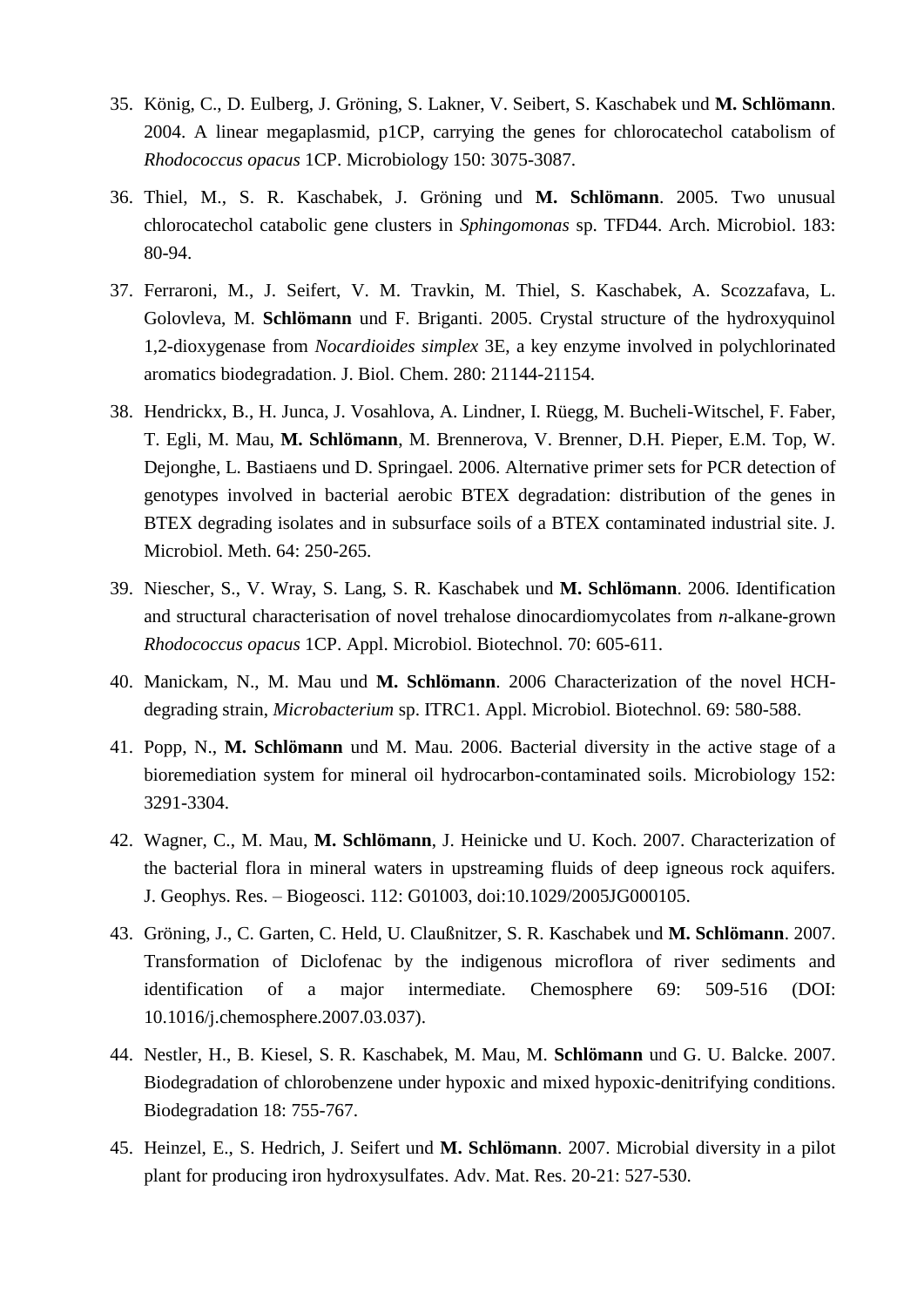- 46. Feisthauer, S., L. Y. Wick, M. Kästner, S. R. Kaschabek, **M. Schlömann** und H. H. Richnow. 2008. Differences of heterotrophic <sup>13</sup>CO<sup>2</sup> assimilation by *Pseudomonas knackmussii* strain B13 and *Rhodococcus opacus* 1CP and potential impact on biomarker stable isotope probing. Environ. Microbiol. 10: 1641-1651.
- 47. Fischer, A., I. Herklotz. S. Herrmann, M. Thullner, S. A. Weelink, A. J. Stams, **M. Schlömann**, H. H. Richnow und C. Vogt. 2008. Combined carbon and hydrogen isotope fractionation investigations for elucidating benzene biodegradation pathways. Environ. Sci. Technol. 42: 4356-4363.
- 48. Balcke, G. U., S. Wegener, B. Kiesel, D. Benndorf, **M. Schlömann** und C. Vogt. 2008. Kinetics of chlorobenzene biodegradation under reduced oxygen levels. Biodegradation 19: 507-518.
- 49. Camara, B., M. Marin, **M. Schlömann**, H. J. Hecht, H. Junca und D. H. Pieper. 2008. *trans* Dienelactone hydrolase from *Pseudomonas reinekei* MT1, a novel zinc-dependent hydrolase. Biochem. Biophys. Res. Commun. 376: 423-428.
- 50. Paul, D., N. Rastogi, U. Krauss, **M. Schlömann**, G. Pandey, J. Pandey, A. Ghosh und R. K. Jain. 2008. Diversity of 'benzenetriol dioxygenase' involved in *p-*nitrophenol degradation in soil bacteria. Indian J. Microbiol. 48: 279-286.
- 51. Heinzel, E., S. Hedrich, E. Jannek, F. Glombitza, J. Seifert und **M. Schlömann**. 2009. Bacterial diversity in a mine water treatment plant. Appl. Environ. Microbiol. 75: 858-861 (DOI: 10.1128/AEM.01045-08).
- 52. Tomás-Gallardo, L., E. Santero, E. Camafeita, E. Calvo, M. **Schlömann** und B. Floriano. 2009. Molecular and biochemical characterization of the tetralin degradation pathway in *Rhodococcus* sp. strain TFB. Microb. Biotechnol. 2: 262-273.
- 53. Tischler, D., D. Eulberg, S. Lakner, S. R. Kaschabek, W. J. H. van Berkel und M. **Schlömann**. 2009. Identification of a novel self-sufficient styrene monooxygenase from *Rhodococcus opacus* 1CP. J. Bacteriol. 191: 4996-5009. (DOI: 10.1128/JB.00307-09)
- 54. Ehinger, S., J. Seifert, A. Kassahun, L. Schmalz, N. Hoth und **M. Schlömann**. 2009. Predominance of *Methanolobus* spp. and *Methanoculleus* spp. in the archaeal communities of saline gas field formation fluids. Geomicrobiol. J. 26: 326-338.
- 55. Hedrich, S., E. Heinzel, J. Seifert und **M. Schlömann**. 2009. Isolation of novel ironoxidizing bacteria from an acid mine water treatment plant. Adv. Mat. Res. 71-73 (Biohydrometallurgy): 125-128.
- 56. Heinzel, E., E. Janneck, F. Glombitza, **M. Schlömann** und J. Seifert. 2009. Population dynamics of iron-oxidizing communities in pilot plants for the treatment of acid mine waters. Environ. Sci. Technol. 43: 6138-6144.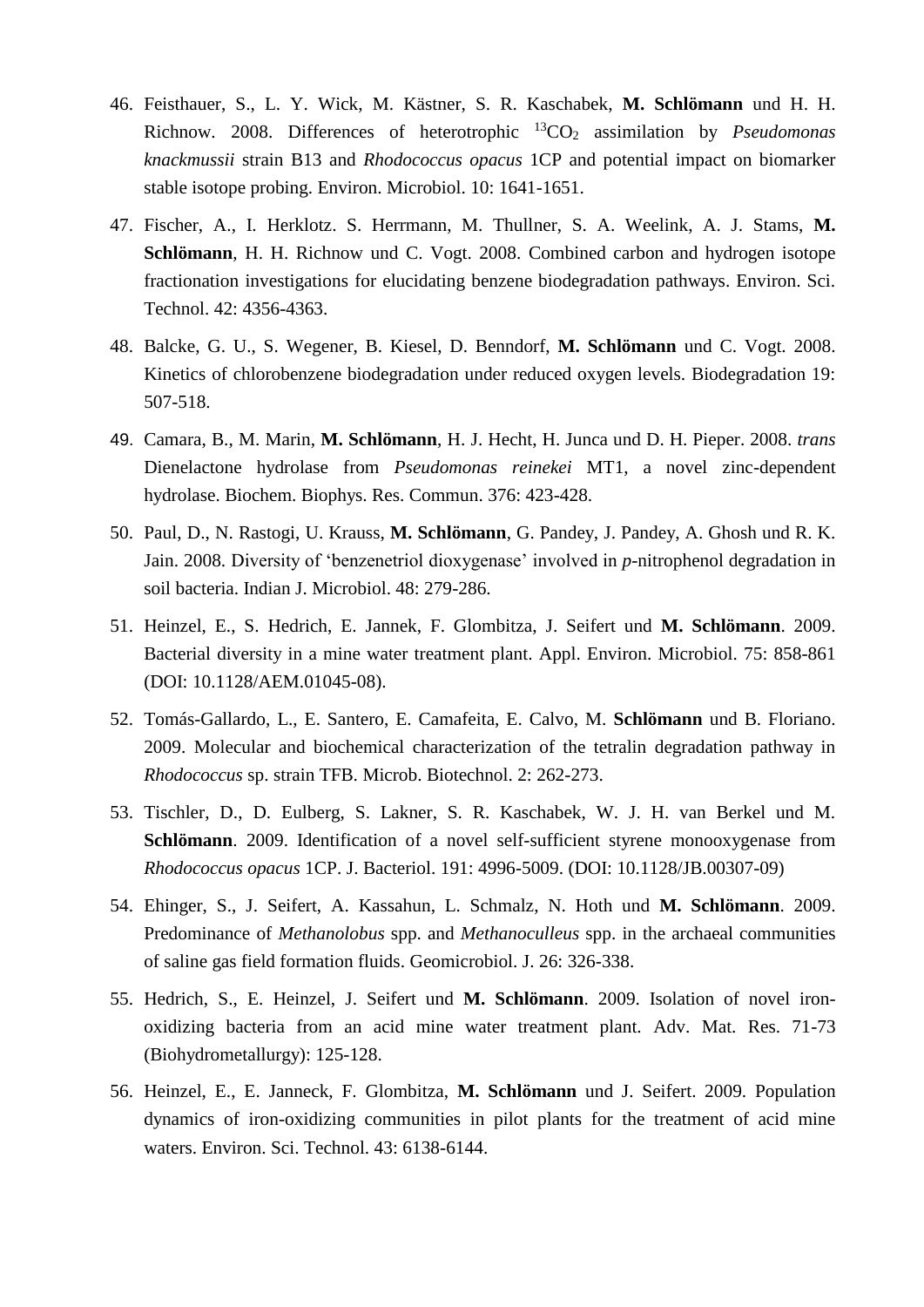- 57. Frank, N., A. Lißner, M. Winkelmann, R. Hüttl, F. O. Mertens, S. R. Kaschabek und **M. Schlömann**. 2010. Degradation of selected (bio-)surfactants by bacterial cultures monitored by calorimetric methods. Biodegradation 21: 179-181.
- 58. Gröning, J. A., D. Tischler, S. R. Kaschabek und **M. Schlömann**. 2010. Optimization of a genome-walking method to suit GC-rich template DNA from biotechnological relevant Actinobacteria. J. Basic Microbiol. 50: 499-502.
- 59. Tischler, D., R. Kermer, J. A. D. Gröning, S. R. Kaschabek, W. J. H. van Berkel und **M. Schlömann**. 2010. StyA1 and StyA2B from *Rhodococcus opacus* 1CP: a multifunctional styrene monooxygenase system. J. Bacteriol. 192: 5220-5227.
- 60. Sultana, M., C. Härtig, B. Planer-Friedrich, J. Seifert und **M. Schlömann**. 2011. Bacterial communities in Bangladesh aquifers iffering in aqueous arsenic concentration. Geomicrobiol. J.: 28: 198-211 (DOI: 10.1080/01490451.2010.490078).
- 61. Hedrich, S., **M. Schlömann** und D. B. Johnson. 2011. The iron-oxidizing proteobacteria. Microbiology 157: 1551-1564.
- 62. Hedrich, S., H. Lünsdorf, R. Kleeberg, G. Heide, J. Seifert und **M. Schlömann**. 2011. Schwertmannite formation adjacent to cells in a mine water treatment plant and in pure cultures of "*Ferrovum myxofaciens*". Environ Sci. Technol. 45: 7685-7692.
- 63. Roth, C., S. R. Kaschabek, J. A. D. Gröning, T. Handrek, **M. Schlömann** und N. Sträter. 2012. Crystallisation and preliminary characterisation of chloromuconolactone dehalogenase from *Rhodococcus opacus* 1CP. Acta Crystallogr Sect F Struct Biol Cryst Commun 68: 591- 595 (DOI 10.1107/S1744309112011888).
- 64. Sultana, M., S. Vogler, K. Zargar, A.-C. Schmidt, C. Saltikov, J. Seifert und **M. Schlömann**. 2012. New clusters of arsenite oxidase and unusual bacterial groups in enrichments from arsenic-contaminated soil. Arch. Microbiol. 194: 623-635 (DOI 10.1007/s00203-011-0777- 7).
- 65. Oelschlägel M., J. A. D. Gröning, D. Tischler, S. R. Kaschabek, und **M. Schlömann**. 2012. Styrene oxide isomerase of *Rhodococcus opacus* 1CP: a highly stable and considerably active enzyme. Appl. Environ. Microbiol. 78: 4330-4337 (DOI 10.1128/AEM.07641-11).
- 66. Tischler, D., J. A. D. Gröning, S. R. Kaschabek und **M. Schlömann**. 2012. One-component styrene monooxygenases: an evolutionary view on a rare class of flavoproteins. Appl. Biochem Biotechnol. 167: 931-944 (DOI 10.1007/s12010-012-9659-y).
- 67. Gröning, J. A. D., C. Roth, S. R. Kaschabek, N. Sträter und **M. Schlömann**. 2012. Recombinant expression of a unique chloromuconolactone dehalogenase ClcF from *Rhodococcus opacus* 1CP and identification of catalytically relevant residues by mutational analysis. Arch. Biochem. Biophys. 526: 69-77 (DOI 10.1016/j.abb.2012.07.007).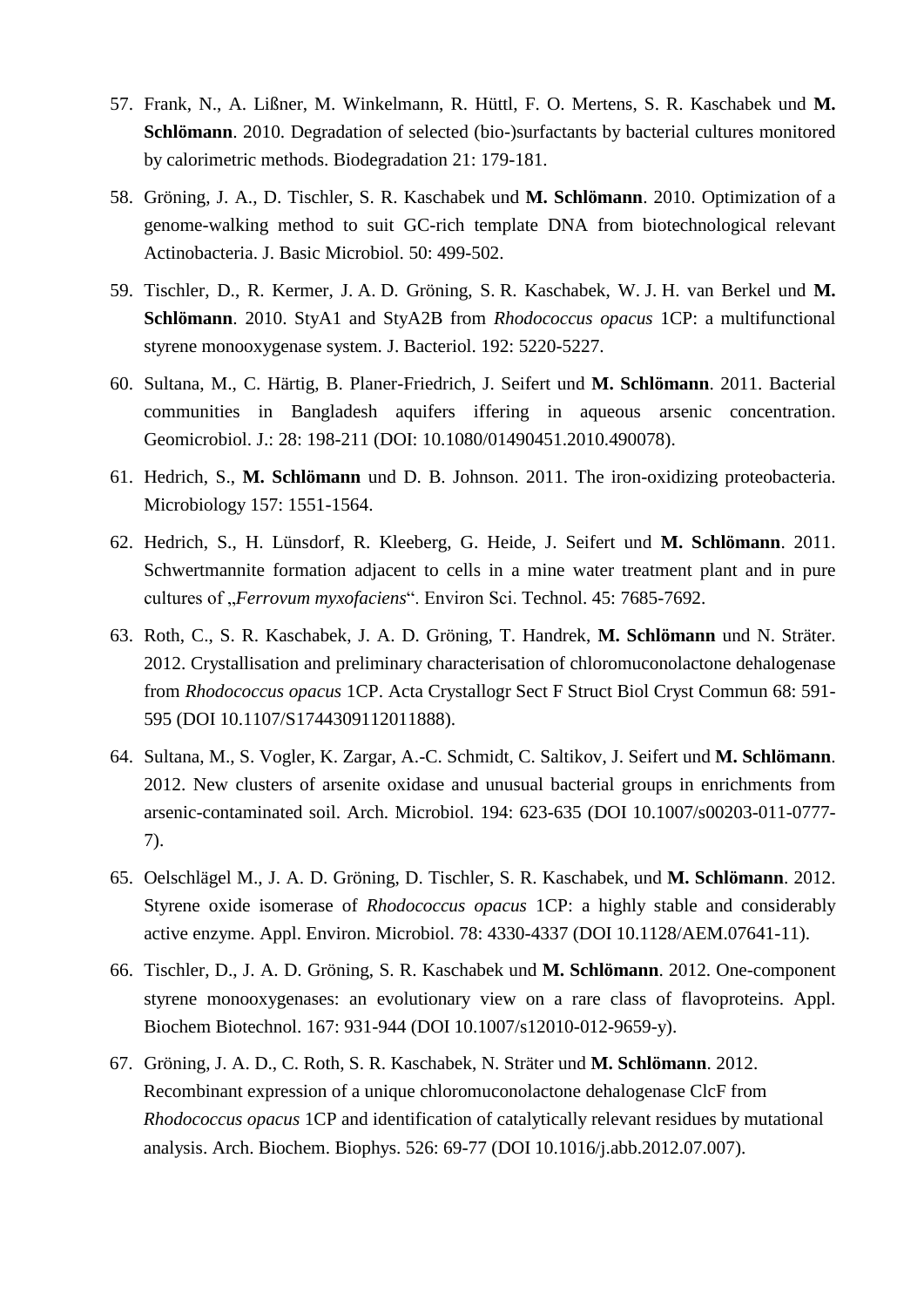- 68. Kermer, R., S. Hedrich, M. Taubert, S. Baumann, **M. Schlömann**, D. B. Johnson, M. van Bergen und J. Seifert. 2012. Elucidation of carbon transfer in a mixed culture of *Acidiphilium cryptum* and *Acidithiobacillus ferrooxidans* using protein-based stable isotope probing. JIOMICS 2: 37-45.
- 69. Tischler, D., S. Niescher, S.R. Kaschabek und **M. Schlömann**. 2013. Trehalose-phosphate synthases OtsA1 and OtsA2 of *Rhodococcus opacus* 1CP. FEMS Microbiol. Lett. 342:113- 122 (DOI:10.1111/1574-6968.12096).
- 70. Roth, C., J. A. D. Gröning, S. R. Kaschabek, **M. Schlömann** und N. Sträter. 2013. Crystal structure and catalytic mechanism of chlorormuconolactone dehalogenase ClcF from *Rhodococcus opacus* 1CP. Mol. Microbiol. 254-267 (doi: 10.1111/mmi.12182).
- 71. Tischler, J. S., R. J. Jwair, N. Gelhaar, A. Drechsel, A. M. Skirl, C. Wiacek, E. Janneck, und **M. Schlömann**. 2013. New cultivation medium for "*Ferrovum*" and *Gallionella*-related strains. J. Microbiol. Methods 95:138-144 (doi: 10.1016/j.mimet.2013.07.027).
- 72. Tischler, J. S., C. Wiacek, E. Janneck und **M. Schlömann**. 2013 Microbial abundance in the schwertmannite formed in a mine water treatment plant. Mine Water Environ 32, 258-265 (doi: 10.1007/s10230-013-0250-8).
- 73. Tischler, D., **M. Schlömann**, W. J. van Berkel und G. T. Gassner. 2013. FAD C(4a) hydroxide stabilized in a naturally fused styrene monooxygenase. FEBS Lett. 587: 3848- 3852 (doi: 10.1016/j.febslet.2013.10.013).
- 74. Tischler, D., P. Zwicker, R. Schwabe, J. A. D. Gröning, S. R. Kaschabek und **M. Schlömann.** 2013. pShuffle, a plasmid for in vitro evolution. AJCMicrob. 1: 14-21.
- 75. Tischler, J. S., C. Wiacek, E. Janneck und **M. Schlömann**. 2014. Bench-scale study of the effect of phosphate on an aerobic iron oxidation plant for mine water treatment. Water Res. 48: 345-353 (doi: 10.1016/j.watres.2013.09.049).
- 76. Oelschlägel, M., A. Riedel, A. Zniszczol, K. Szymańska, A. B. Jarzębski, **M. Schlömann** und D. Tischler. 2014. Immobilization of an integral membrane protein for biotechnological phenylacetaldehyde production. J. Biotechnol. 174C: 7-13 (doi: 10.1016/j.jbiotec.2014.01.019).
- 77. Gröning, J. A. D., S. R. Kaschabek, **M. Schlömann** und D. Tischler. 2014. A mechanistic study on SmoB-ADP1: an NADH:flavin oxidoreductase of the two-component styrene monooxygenase of *Acinetobacter baylyi* ADP1. Arch. Microbiol. 196: 829-845.
- 78. Oelschlägel, M., J. Zimmerling, **M. Schlömann** und D. Tischler. 2014. Styrene oxide isomerase of *Sphingopyxis* sp.s Kp5.2. Microbiology 160: 2481-2491 (doi: 10.1099/mic.0.080259-0).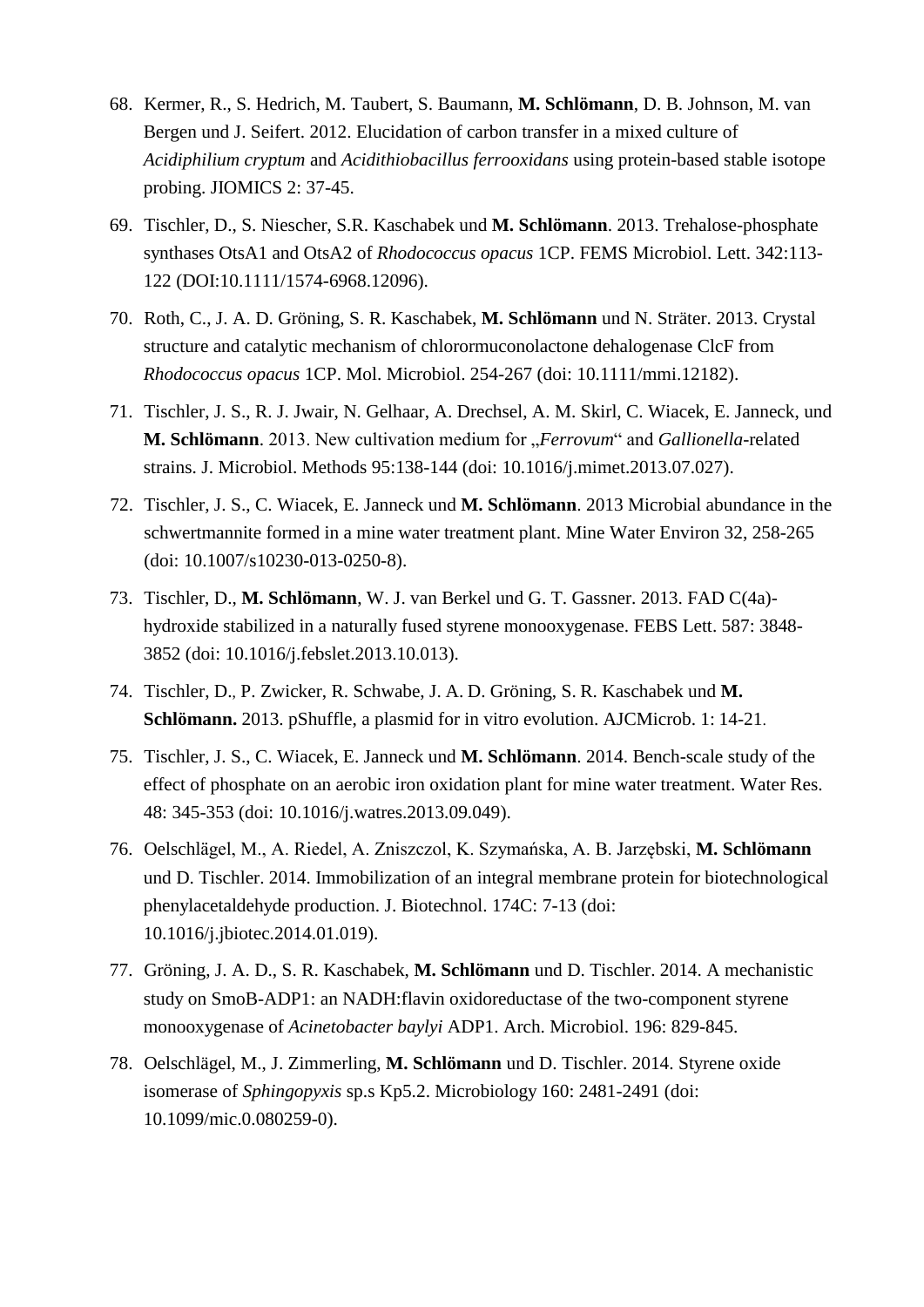- 79. Gröning, J. A. D., D. Eulberg, D. Tischler, S. R. Kaschabek und **M. Schlömann**. 2014. Gene redundancy of two-component (chloro)phenol hydroxylases in *Rhodococcus opacus* 1CP. FEMS Microbiol. Lett. 361: 68-75 (doi: 10.1111/1574-6968. 12616).
- 80. Oelschlägel, M., S. R.Kaschabek, J. Zimmerling, **M. Schlömann** und D. Tischler. 2015. Cometabolic formation of substituted phenylacetic acids by styrene-degrading bacteria. Biotechnol. Rep. 6: 20-26 (doi: 10.1016/j.btre.2015.01.003).
- 81. Kutschke, S., A. G. Guézennec, S. Hedrich, A. Schippers, G. Borg, A. Kamradt, J. Gouin, F. Giebner, S. Schopf, **M. Schlömann**, A. Rahfeld, J. Gutzmer, P. D'Hugues, K. Pollmann, S. Dirlich und F. Bodénan. 2014. Bioleaching of Kupferschiefer blackshale – a review including perspectives of the Ecometals project. Minerals Eng. 75: 116-125 (doi: 10.1016/j.mineng.2014.09.015).
- 82. Oelschlägel M., C. Rückert, J. Kalinowski, G. Schmidt, **M. Schlömann** und D. Tischler. 2015. *Sphingopyxis fribergensis* sp. nov., a soil bacterium with the ability to degrade styrene and phenylacetic acid. Int. J. Syst. Evol. Microbiol. 65: 3008-3015 (doi: 10.1099/ijs.0.000371).
- 83. Eisen, S. A. Poehlein, D.B. Johnson, R. Daniel, **M. Schlömann** und M. Mühling. 2015. Genome sequence of the acidophilic ferrous iron-oxidizing isolate *Acidithrix ferrooxidans* Py-F3, the proposed type strain of the novel actinobacterial genus *Acidithrix*. Genome Announc. 3(2) pii: e00382-15 (doi: 10.1128/genomeA.00382-15).
- 84. Eisen, S. A. Poehlein, D. B. Johnson, R. Daniel, **M. Schlömann** und M. Mühling. 2015. Genome of the acidophilic iron oxidizer *Ferrimicrobium acidiphilum* strain T23<sup>T</sup>. Genome Announc. 3(2) pii: e00383-15 (doi: 10.1128/genomeA.00383-15).
- 85. Ullrich, S. R., A. Poehlein, S. Voget, M. Hoppert, R. Daniel, A. Leimbach, J. S. Tischler, **M. Schlömann** und M. Mühling. 2015. Permanent draft genome sequence of *Acidiphilium* sp. JA12-A1. Stand. Genomic. Sci 10:56 (doi: 10.1186/s40793-015-0040-y).
- 86. Mühling, M., R. Beier, P. Müller, P. Petzsch, A. Drechsel, **M. Schlömann** und D. Labudde. 2015. OEZY: Optimizing EnZYme selection for best performing terminal restriction fragment length polymorphism analysis using ARB. Meth. Ecol. Evol. 7: 242-248 (doi: 10.1111/2041-210X.12463).
- 87. Oelschlägel, M., C. Heiland, **M. Schlömann** und D. Tischler. 2015. Production of a recombinant membrane protein in an *Escherichia coli* strain for the whole cell biosynthesis of phenylacetic acids. Biotechnol. Rep. 7: 38-43 (doi: 10.1016/j.btre.2015.05.002).
- 88. Petzsch, P., A. Poehlein, D.B. Johnson, R. Daniel, **M. Schlömann** und M. Mühling. 2015. Genome of the moderately acidophilic sulfate-reducing firmicute *Desulfosporosinus acididurans* <sup>T</sup> (strain M1). Genome Announc. 3(4) pii: e00881-15 (doi: 10.1128/genomeA.00881-15).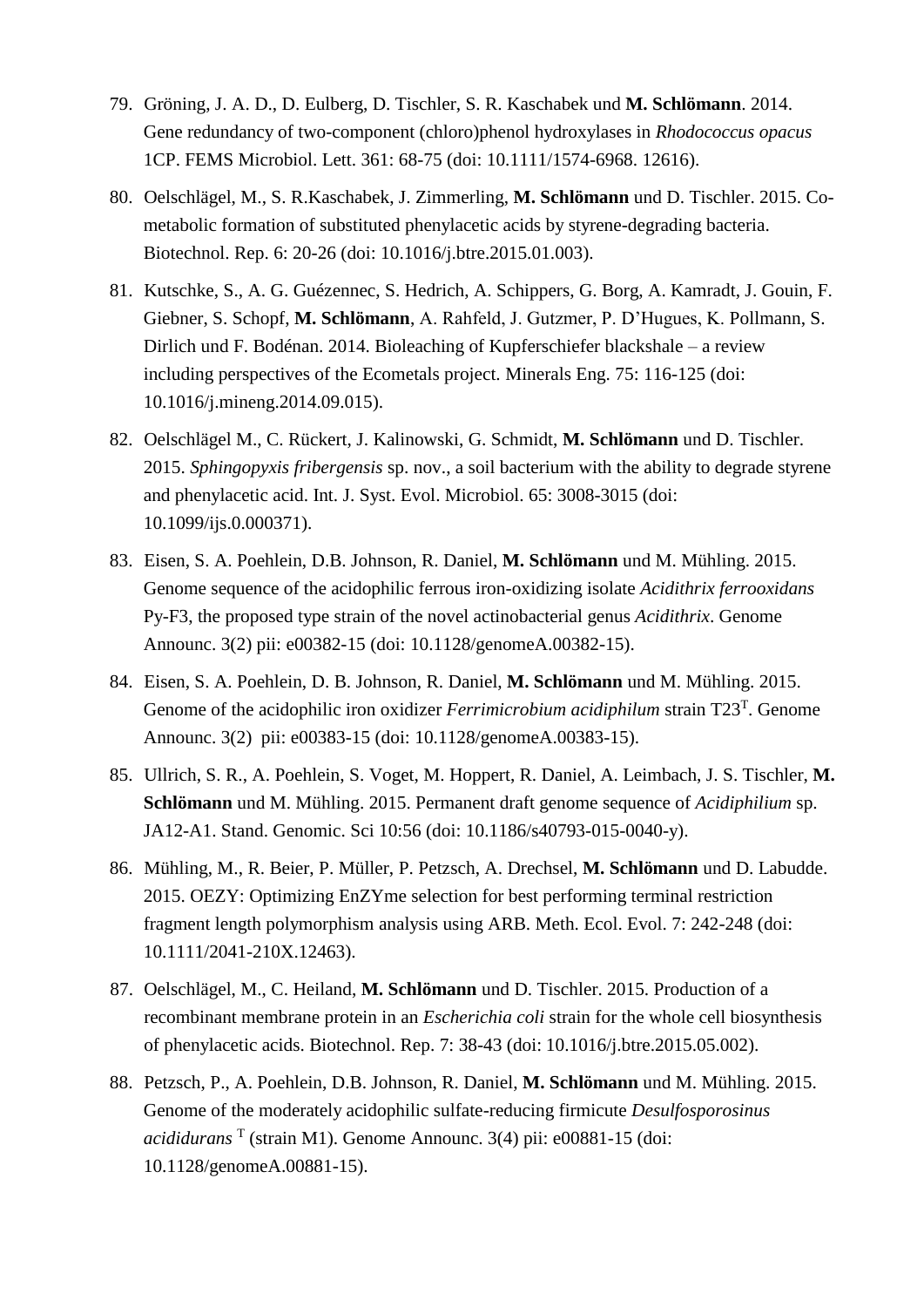- 89. Petzsch, P., A. Poehlein, D.B. Johnson, R. Daniel, **M. Schlömann** und M. Mühling. 2015. Genome of the acidophilic sulfate reducing *Peptococcaceae* bacterium strain CEB3. Genome Announc. 3(4) pii: e00886-15 (doi: 10.1128/genomeA.00886-15).
- 90. Giebner, F., S. Kaschbek, S. Schopf und **M. Schlömann**. 2015. Three adapted methods to quantify biomass and activity of microbial leaching cultures. Miner. Eng. 79: 169-175 (doi: 10.1016/j.mineng.2015.05.016).
- 91. Ullrich, S. R., A. Poehlein, J. S. Tischler, C. González, F. J. Ossandon, R. Daniel, D. S. Holmes, **M. Schlömann** und M. Mühling. 2016. Genome analysis of the biotechnologically relevant acidophilic iron oxidising strain JA12 indicates phylogenetic and metabolic diversity within the novel genus "*Ferrovum*". PLOS ONE 25.1.2016 (doi: 10.1371/journal.pone.0146832).
- 92. Klink, C., S. Eisen, B. Daus, J. Heim, **M. Schlömann** und S. Schopf. 2016. Investigation of *Acidithiobacillus ferrooxidans* in pure and mixed-species culture for bioleaching of Theisen sludge from former copper smelting. J. Appl. Microbiol.120: 1520-1530 (doi: 10.1111/jam.13142).
- 93. Esuola; C.O., O.O. Babalola, T. Heine, **M. Schlömann**, D. Tischler und S.O.S. Akiyemi. 2016. Horticultural crops development: the importance of fine chemicals production from microbial enzymes. Acta Horticulturae 1110: 7-12. (doi: 10.17660/ActaHortic.2016.1110.2)
- 94. Ullrich, S. R., C. González, A. Poehlein, J. S. Tischler, R. Daniel, **M. Schlömann**, D. S. Holmes und M. Mühling. 2016. Gene loss and horizontal gene transfer contributed to the genome evolution of the extreme acidophile "*Ferrovum*". Front. Microbiol. 7:797. 31.5.2016 (doi: 10.3389/fmicb.2016.00797).
- 95. Qi, J., **M. Schlömann** und D. Tischler. 2016. Biochemical characterization of an azoreductase from *Rhodococcus opacus* 1CP possessing methyl red degradation ability. J. Molec. Catalysis B: Enzymatic. 130: 9-17 (doi: 10.1016/j.molcatb.2016.04.012).
- 96. Esuola, C. O., O. O. Babalola, T. Heine, R. Schwabe, **M. Schlömann**, D. Tischler. 2016. Identification and characterization of a FAD-dependent putrescine N-hydroxylase (GorA) from *Gordonia rubripertincta* CWB2. Journal of Molecular Catalysis B: Enzymatic 134: 378-389 (doi: 10.1007/s12010-016-2304-4).
- 97. Heine T., K. Tucker, N. Okonkwo, B. Assefa, C. Conrad, A. Scholtissek, **M. Schlömann**, G. Gassner und D. Tischler. 2016. Engineering styrene monooxygenase for biocatalysis: reductase-epoxidase fusion proteins. Appl. Biochem. Biotechnol. 181:1590-1610 (doi: 10.1007/s12010-016-2304-4).
- 98. Mühling, M., A. Poehlein, A. Stuhr, M. Voitel, R. Daniel und **M. Schlömann**. 2016. Reconstruction of the metabolic potential of acidophilic *Sideroxydans* strains from the metagenome of an microaerophilic enrichment culture of acidophilic iron-oxidizing bacteria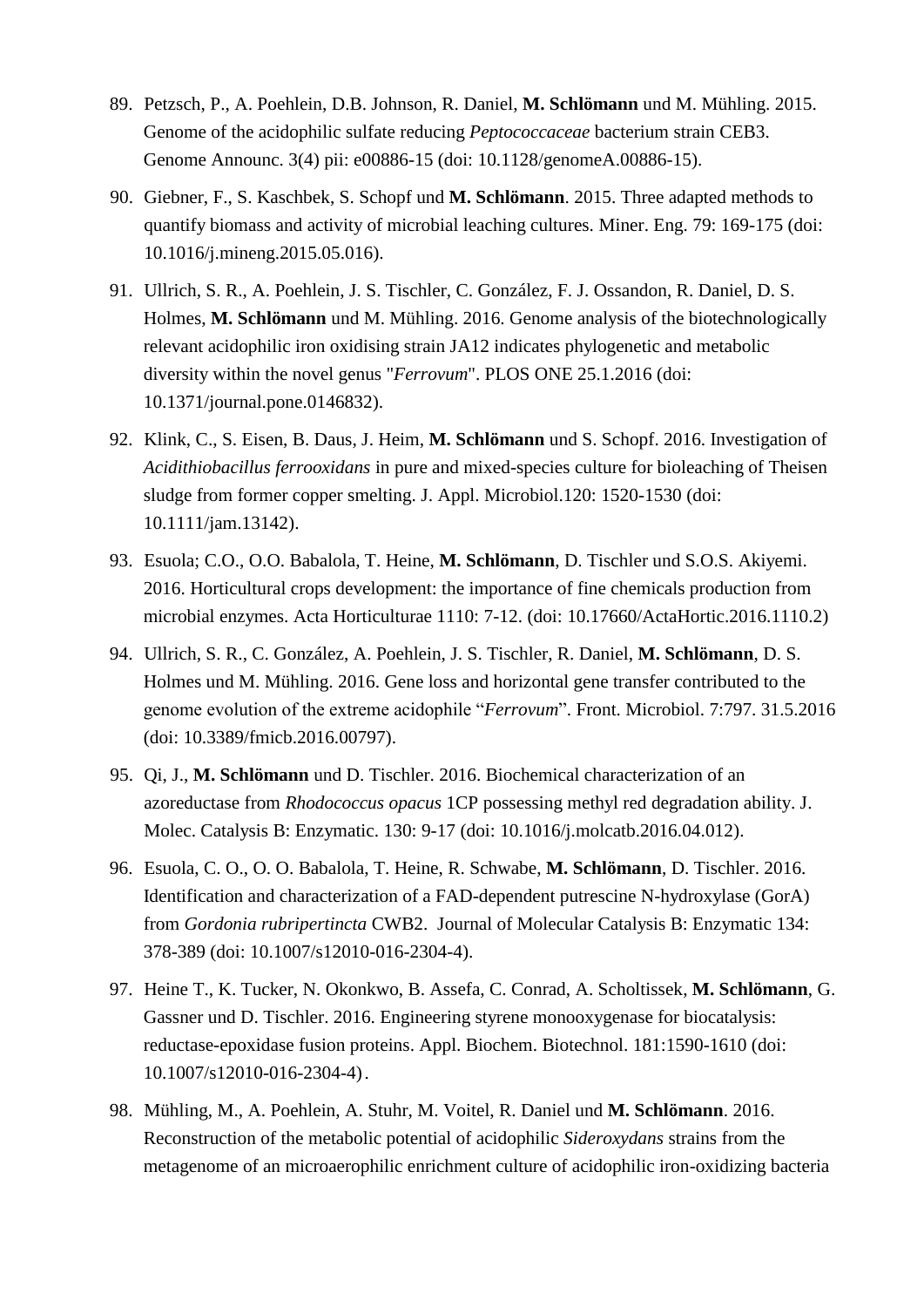from a pilot plant for the treatment of acid mine drainage reveals metabolic versatility and adaptation to life at low pH. Front. Microbiol. (doi: 10.3389/fmicb.2016.02082).

- 99. Giebner, F., S. Eisen, **M. Schlömann** und S. Schopf. 2017. Measurements of dissolved oxygen in bioleaching reactors by optode application. Hydrometallurgy 168: 64-68 (doi:10.1016/j.hydromet.2016.08.001).
- 100[.Scholtissek, A.,](mailto:anika.scholtissek,%20A.) [S. R.Ullrich,](mailto:.R.Ullrich) M. Mühling, **[M. Schlömann,](mailto:.%20SchlÖmann,)** C. E. [Paul](mailto:aul) und D. [Tischler.](mailto:dirk-tischler@email.de) 2017. A thermophilic-like ene-reductase originating from an acidophilic iron-oxidizer Appl. Microbiol. Biotechnol. 101: 609-619 (doi: 10.1007/s00253-016-7782-3).
- 101.Haferburg, G., J. A. D. Gröning, N. Schmidt, N.-A. Kummer, J. C. Erquicia und **M. Schlömann**. 2017. Microbial diversity of the hypersaline and lithium-rich Salar de Uyuni, Bolivia. Microbiol. Res. 199: 19-28 (doi:10.1016/j.micres.2017.02.007).
- 102.Zimmerling, J., D. Tischler, C. Großmann, **M. Schlömann** und M. Oelschlägel. 2017. Characterization of aldehyde dehydrogenases applying an enzyme assay with in situ formation of phenylacetaldehydes. Appl. Biochem. Biotechnol. 182: 1095-1107 (doi: 10.1007/s12010-016-2384-1).
- 103.Oelschlägel, M., L. Richter, A. Stuhr, S. Hofmann und **M. Schlömann**. 2017. Heterologous production of different styrene oxide isomerases for the highly efficient synthesis of phenylacetaldehyde. J. Biotechnol.252:43-49 (doi: 10.1016/j.jbiotec.2017.04.038).
- 104.Schopf, S, S.R. Ullrich, T. Heine und **M. Schlömann**. 2017. Draft genome of the heterotrophic iron-oxidizing bacterium "*Acidibacillus ferroxidans*" Huett2, isolated from a mine drainage ditch in Freiberg, Germany. Genome Announc. 5:e00323-17 (doi: 10.1128/genomeA.00323-17).
- 105.Retamal-Morales, G., M. Mehnert, R. Schwabe, D. Tischler, C. Zapata, R. Chávez, **M. Schlömann** und G. Levicán. 2018. Detection of arsenic-binding siderophores in arsenictolerating *Actinobacteria* by a modified CAS assay. Ecotoxicol. Environ. Saf. 157: 176-181 (doi:org/10.1016/j.ecoenv.2018.03.087).
- 106.Stuhr, A., S. Hofmann, **M. Schlömann** und M. Oelschlägel. 2018. Investigation of the cometabolic transformation of 4-chlorostyrene into 4-chlorophenylacetic acid in *Pseudomonas fluorescens* ST. Biotechnol. Rep. 18: e00248 (doi:org/10.1016/j.btre.2018.e00248).
- 107.Ullrich S.R., A. Poehlein, G. Levicán, M. Mühling und **M. Schlömann**. 2018. Iron targeted transcriptome study draws attention to novel redox protein candidates involved in ferrous iron oxidation in "*Ferrovum*" sp. JA12. Res. Microbiol. 169: 618-627 (doi: org/10.1016/j.resmic.2018.05.009).
- 108.Retamal-Morales, G., T. Heine, J.S. Tischler, B. Erler, J.A.D. Gröning, S.R. Kaschabek, **M. Schlömann**, G. Levicán und D. Tischler. 2018. Draft genome sequence of *Rhodococcus*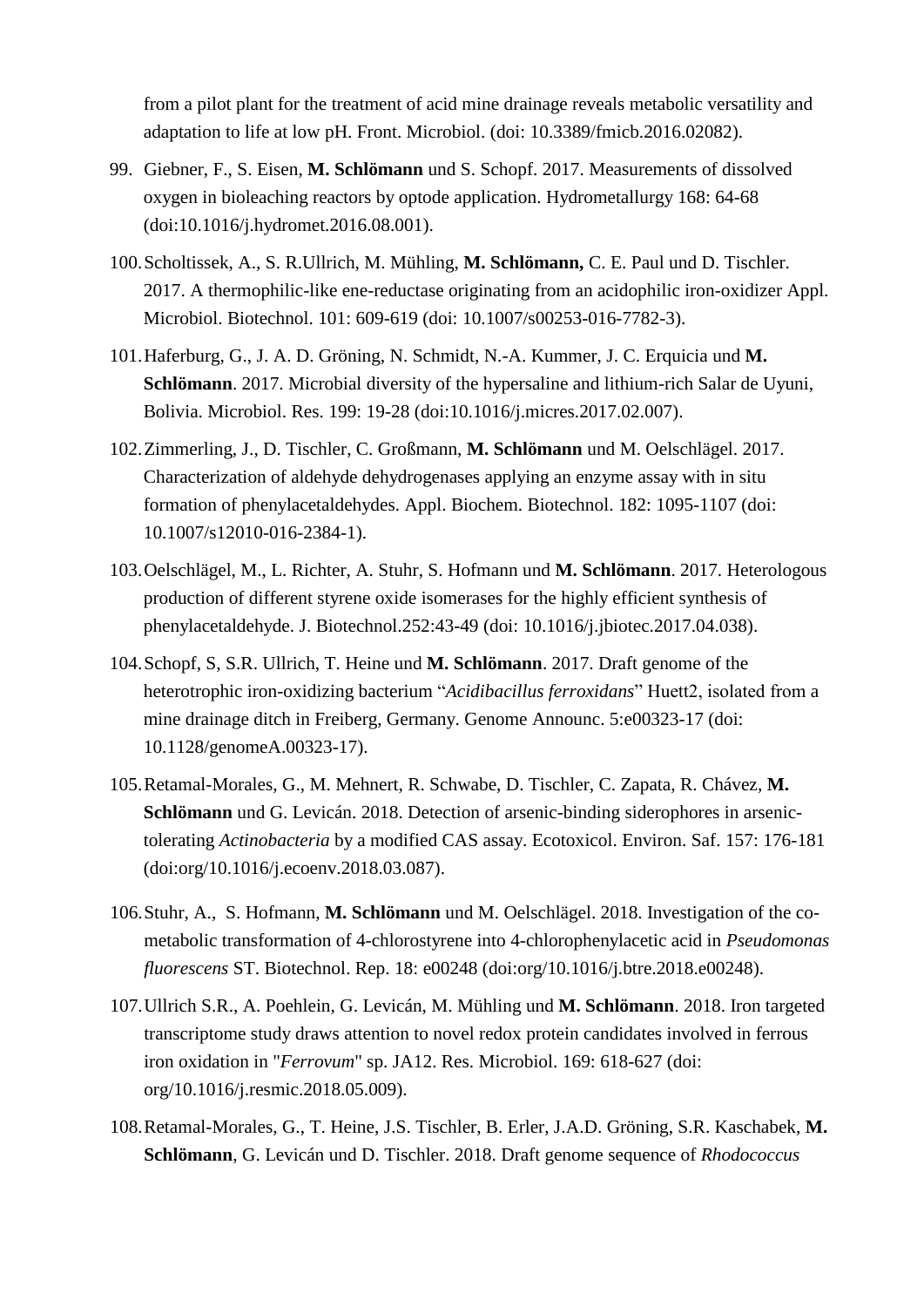*erythropolis* B7g, a biosurfactant producing actinobacterium. J. Biotechnol. 280: 38-41 (doi:org/10.1016/j.jbiotec.2018.06.001).

- 109. Giebner, F., L. Kaden, O. Wiche, J. Tischler, S. Schopf und **M. Schlömann**. 2019 Bioleaching of cobald from an arsenidic ore. Miner. Eng. 131: 73-78 (doi: 10.1016/j.mineng.2018.10.020).
- 110.Huynh, D., F. Giebner, S.R. Kaschabek, J. Rivera-Araya, G. Levicán, W. Sand und **M. Schlömann.** 2019. Effect of sodium chloride *on Leptospirilum ferriphilum* DSM14647<sup>T</sup> and *Sulfobacillus thermosulfidooxidans* DSM9293<sup>T</sup> : growth, iron oxidation activity and bioleaching of sulfidic metal ores. Miner. Eng. 138: 52-59 (doi: 10.1016/j.mineng.2019.04.033).
- 111.Rivera-Araya, J., A. Pollender, D. Huynh, **M. Schlömann**, R. Chávez und G.P. Levicán. 2019. Osmotic imbalance, cytoplasm acidification and oxidative stress induction support the high toxicity of chloride in acidophilic bacteria. Front. Microbiol. 10: 2455 (doi: 10.3389/fmicb.2019.02455).
- 112.Calabrese, F., I. Voloshynovska, F. Musat, M. Thullner, **M. Schlömann**, H.H. Richnow, L.Y. Wick, N. Musat und H. Stryhanyuk. 2019. Quantitation and comparison of phenotypic heterogeneity among single cells of monoclonal microbial populations. Front . Microbiol. 10: 2814 (doi: 10.3389/fmicb.2019.02814).
- 113.Rivera-Araya, J., N. D. Huynh, M. Kaszuba; R. Chávez, **M. Schlömann** und G. Levicán. 2020. Mechanisms of NaCl-tolerance in acidophilic iron-oxidizing bacteria and archaea: comparative genomic predictions and insights. Hydrometallurgy 194: 105334 (doi: 10.1016/j.hydromet.2020.105334).
- 114.Schwabe, R., C.H.R. Senges, J.E. Bandow, T. Heine, H. Lehmann, O. Wiche, **M. Schlömann**, G. Levicán und D. Tischler. 2020. Cultivation dependent formation of siderophores by *Gordonia rubripertincta* CWB2. Microbiol. Res. 238: 126481 (doi: 10.1016/j.micres.2020.126481).
- 115.Schwabe, R., C.H.R. Senges, J.E. Bandow, T. Heine, H. Lehmann, O. Wiche, **M. Schlömann**, G. Levicán und D. Tischler. 2020. Data on metal-chelating, -immobilisation and biosorption properties by *Gordonia rubripertincta* CWB2 in dependency on rare earth adaptation. Data in Brief 31: 105739 (doi: 10.1016/j.dib.2020.105739).
- 116.Huynh, D., J. Norambuena Morales, C. Boldt, S.R. Kaschabek, G. Levicán und M. **Schlömann**. 2020. Effect of sodium chloride on pyrite bioleaching and initial attachment by *Sulfobacillus thermosulfidooxidans*. Front. Microbiol. 11: 2102 (doi: 10.3389/fmicb.2020.02102).
- 117.Monneron-Enaud, B., O. Wiche und **M. Schlömann.** 2020. Biodismantling, a novel application of bioleaching in recycling of electronic wastes. Recycling 5: 22 (doi:10.3390/recycling5030022).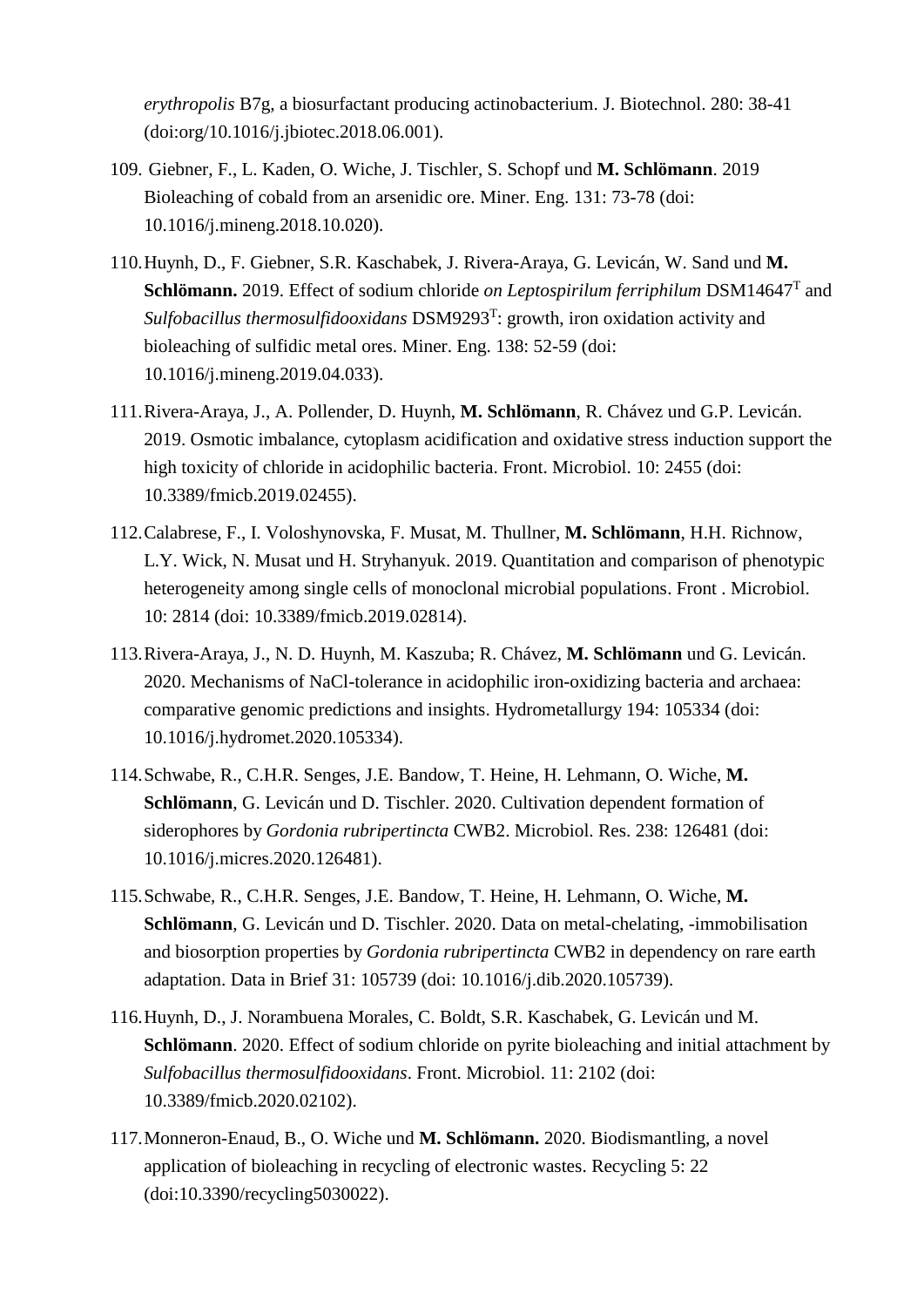- 118.Huynh, D., S.R. Kaschabek und **M. Schlömann**. 2020. Effect of inoculum history, growth substrates and yeast extract addition on inhibition of *Sulfobacillus thermosulfidooxidans* by NaCl. Res. Microbiol. 171: 252-259 (doi: 10.1016/j.resmic.2020.08.004).
- 119.Pallaske, F., C. Seebauer, D. Kaltofen,S. Dziomber, H. Rudolph, U. Schwanebeck, X. Grählert, G. Schulze, A. Pallaske,J. Boese-Landgraf, **M. Schlömann** und G. Daeschlein. 2021. Results of a randomized controlled trial between an ORC collagen hemostaticagent and a carrier-bound fibrin sealant. J Visc Surg. 158(1):11-18 (doi: 10.1016/j.jviscsurg.2020.06.015).
- 120.Zimmerling, J., M. Oelschlägel, C. Großmann, M. Voitel, **M. Schlömann** und D. Tischler. 2021. Biochemical characterization of phenylacetaldehyde dehydrogenases from styrenedegrading soil bacteria. Appl. Biochem. Biotechnol. 193:650-667 (doi: 10.1007/s12010-020- 03421-8).
- 121.Irrgang, N., B. Monneron-Enaud, R. Möckel, **M. Schlömann** und M. Höck. 2021. Economic feasibility of the co-production of Indium from zinc sulphide using bioleaching extraction in Germany. Hydrometallurgy 200: 105566 (doi: 10.1016/j.hydromet.2021.105566).
- 122.Retamal-Morales, G., C.H.R. Senges, M. Stapf, A. Olguín, B. Modak, J. E. Bandow, D. Tischler, **M. Schlömann** und Gloria Levicán. 2021. Isolation and characterization of arsenic-binding siderophores from *Rhodococcus erythropolis* S43: role of heterobactin B and other heterobactin variants. Appl. Microbiol. Biotechnol. 105:1731–1744 (doi: 10.1007/s00253-021-11123-2).
- 123.Dahech, P., **M. Schlömann** und C. Ortiz. 2021. Light intensity stimulates the production of extracellular polymeric substances (EPS) in a desert isolate of the cyanobacterium *Trichormus* sp. Journal of Applied Phycology 33:2795–2804 (doi: 10.1007/s10811-021- 02516-x).
- 124.Schwabe, R., C. Dittrich, J. Kadner, C.H.R. Senges, J.E. Bandow, D. Tischler, **M. Schlömann**, G. Levicán und O. Wiche. 2021. Secondary metabolites released by the rhizosphere bacteria *Arthrobacter oxydans* and *Kocuria rosea* enhance plant availability and soil–plant transfer of germanium (Ge) and rare earth elements (REEs). Chemosphere 285:131466. doi: 10.1016/j.chemosphere.2021.131466.
- 125.Calabrese, F., H. Stryhanyuk, C. Moraru, **M. Schlömann**, L. Y. Wick, H. H. Richnow, F. Musat, N. Musat. 2021 Metabolic history and metabolic fitness as drivers of anabolic heterogeneity in isogenic microbial populations. Environ. Microbiol. 23:6764–6776 (doi: 10.1111/1462-2920.15756).

### **Beiträge zu Büchern**

1. **Schlömann, M**., D. H. Pieper und H.-J. Knackmuss. 1990. Enzymes of haloaromatics degradation: Variations of *Alcaligenes* on a theme by *Pseudomonas*, S. 185-196. *In* S. Silver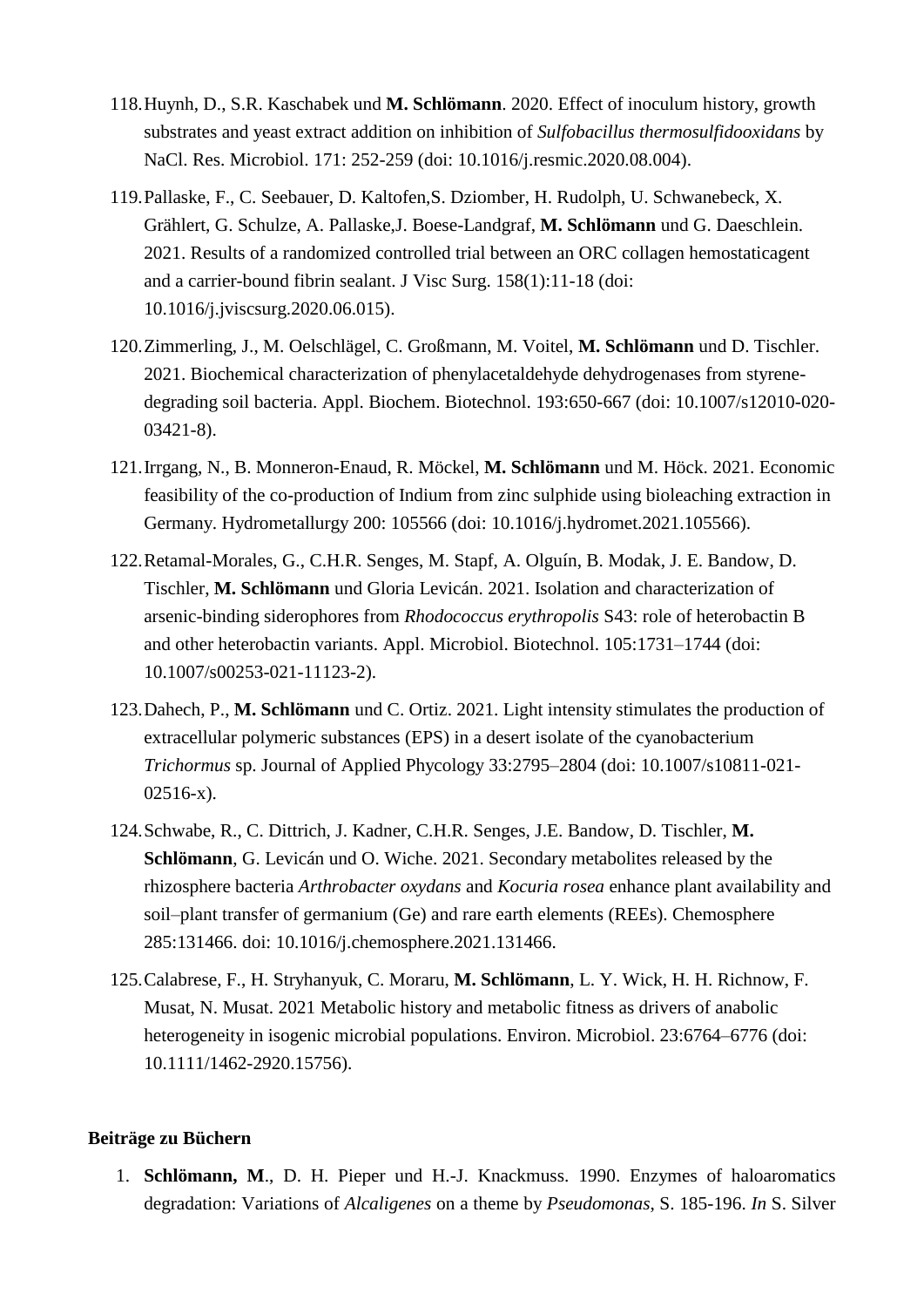et al. (Hrsg.) *Pseudomonas*. Biotransformations, pathogenesis, and evolving biotechnology. American Society for Microbiology, Washington, D.C.

- 2. **Schlömann, M.**, B. Feigel und H.-J. Knackmuss. 1991. Separate sets of enzymes effecting the degradation of aromatic and xenobiotic aromatic compounds, S. 50-65. *In* L. A. Golovleva (Hrsg.) Microbial degradation of xenobiotics. United Nations Environment Programme, USSR Comission for UNEP, USSR Academy of Sciences, Pushchino.
- 3. **Schlömann, M.** 1992. Enzyme und Gene des Abbaus mono- und dichlorsubstituierter Brenzkatechine. Woher kommt ein neuer Abbauweg? S.87-109. *In* Schriftenreihe Biologische Abwasserreinigung 1. Biologischer Abbau von Chlorkohlenwasserstoffen. Technische Universität Berlin, Berlin.
- 4. Pieper, D. H., K. Stadler-Fritzsche, **M. Schlömann** und H.-J. Knackmuss. 1992. Metabolism of 2-chloro-4-methylphenoxyacetate by *Alcaligenes eutrophus* JMP134: Implications for the degradation of chloro- and methylsubstituted aromatics via *ortho*-cleavage, S. 277-291. *In* E. Galli et al. (Hrsg.) *Pseudomonas*: Molecular Biology and Biotechnology. American Society for Microbiology, Washington, D.C.
- 5. **Schlömann, M.** 1994. Evolution von Abbauwegen für chlorsubstituierte Brenzkatechine. S. 106-126. *In* Jahrbuch der Akademie der Wissenschaften in Göttingen für das Jahr 1992. Vandenhoeck & Ruprecht, Göttingen.
- 6. Reineke, W. und **M. Schlömann.** 1997. Grundlegende Aspekte des bakteriellen Abbaus von Chloraromaten. S. 91-117. *In* C. Knorr und T. von Schell (Hrsg.) Mikrobieller Schadstoffabbau. Friedr. Vieweg & Sohn, Braunschweig, Wiesbaden.
- 7. **Schlömann, M.** und D. Eulberg. 1998. Convergent evolution of chlorocatechol catabolism a problem for the design of functional gene probes. S. 109 –117. *In* P. M. Becker (Hrsg.) Microbiology of polluted aquatic ecosystems. UFZ-Bericht Nr. 10/1998. Umweltforschungszentrum Leipzig-Halle.
- 8. **Schlömann, M.**, S. R. Kaschabek und W. Reineke. 1999. Pathways of bacterial degradation of chloroaromatic compounds – special aspects of chlorocatechol pathways of *Rhodococcus*. S. 29-61. *In* A. Kornmüller (Hrsg.) Behandlung von Abwässern mit halogenorganischen Verbindungen. Schriftenreihe Biologische Abwasserreinigung, Bd. 12, Technische Universität Berlin.
- 9. **Schlömann, M.** 2000. Gene des bakteriellen Chloraromaten-Abbaus über Chlorbrenzkatechine: Ansätze zur Charakterisierung ihrer Diversität und zum Nachweis mit molekularen Methoden. S. 155-165. *In* A. Hartmann (Hrsg.) Biologische Sicherheit. BioMonitor, Molekulare Mikrobenökologie, Projektträger BEO, Forschungszentrum Jülich.
- 10. Heinzel, E., S. Hedrich, G. Rätzel, M. Wolf, E. Janneck, J. Seifert, F. Glombitza und **M. Schlömann**. 2006. Bakterielle Diversität in einer Wasserbehandlungsanlage zur Reinigung saurer Grubenwässer. S. 61-67. *In* B. Merkel, H. Schaeben, C. Wolkersdorfer und A.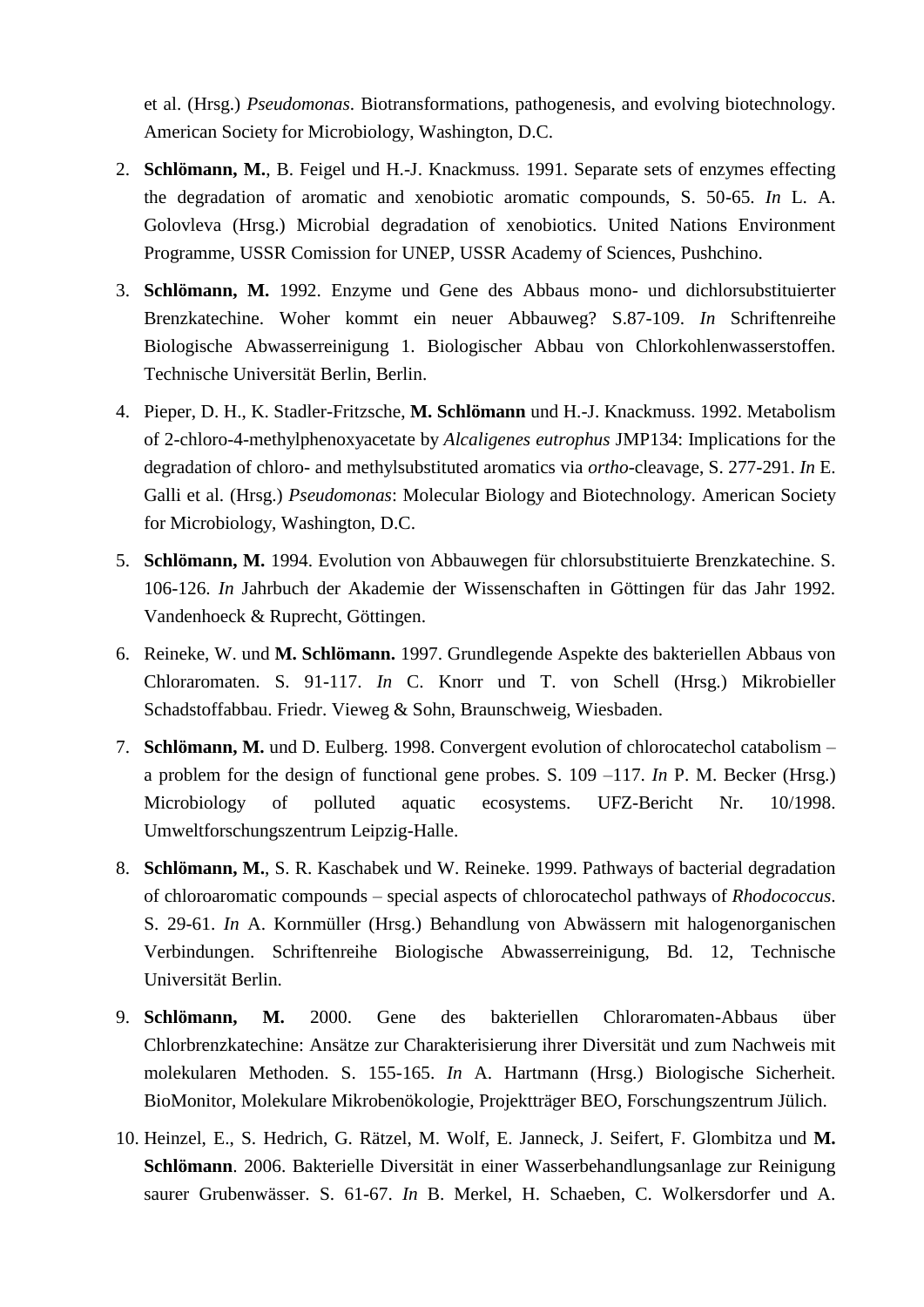Hasche-Berger (Hrsg.) Behandlungstechnologien für bergbaubeeinflusste Wässer. GIS – Geowissenschaftliche Anwendungen und Entwicklungen. Technische Universität Bergakademie Freiberg, Institut für Geologie, Wissenschaftliche Mitteilungen 31, 2006.

- 11. Heinzel, E., S. Hedrich, J. Seifert und **M. Schlömann**. 2007. Microbial diversity in a pilot plant for producing iron hydroxysulfates. S. 527-530. *In* A. Schippers, W. Sand, F. Glombitza und S. Willscher (Hrsg.) Biohydrometallurgy: From the Single Cell to the Environment (IBS 2007). Advanced Materials Research Bd. 20-21. Trans Tech Publications, Stafa-Zürich.
- 12. Seifert, J., B. Erler, K. Seibt, N. Rohrbach, J. Arnold, **M. Schlömann**, A. Kassahun und U. Jenk. 2008. Characterization of the microbial diversity in the abandoned uranium mine Königstein. S. 733-742. *In*: Uranium, Mining and Hydrogeology, Merkel, B. und A. Hasche-Berger (Hrsg.). Berlin: Springer. ISBN: 978-3-540-87745-5
- 13. Wagner, S., F. Bilek, T. Schaarschmidt, J. Seifert, C. Gniese und **M. Schlömann**. 2008. Identifikation des limitierenden Faktors der biologischen Sulfatreduktion in zwei Technikumsversuchen. S. 97-104. *In*: Wissenschaftliche Mitteilungen der Technischen Universität Bergakademie Freiberg 37/2008, Behandlungstechnologien für bergbaubeeinflusste Wässer. Merkel, B., H. Schaeben und A. Hasche-Berger (Hrsg.). Freiberg.
- 14. Gniese, C., P. Bombach, J. Rakoczy, N. Hoth, **M. Schlömann** H. H. Richnow und M. Krüger. 2014. Relevannce of deep–subsurface microbiology for underground gas storage and geothermal energy production. S. 95-121. *In*: A. Schippers, F. Glombitza und W. Sand (Hrsg.), Geobiotechnology II. Energy Resources, Subsurface Technologies, Organic Pollutants and Mining Legal Principles. Springer, Berlin Heidelberg Adv. Biochem. Eng. Biotechnol. 142. DOI: 10.1007/10\_2013\_257.
- 15. Klein, R., J. S. Tischler, M. Mühling und **M. Schlömann**. 2014. Bioremediation of mine water. Seiten 109-172 in: A. Schippers, F. Glombitza und W. Sand (Hrsg.), Geobiotechnology I, Metal-related Issues. Springer, Berlin Heidelberg, Adv. Biochem. Eng. Biotechnol 141. DOI:10.1007/10\_2013\_265.
- 16. Hoth, N., C. Gniese, J. Rakoczy, A. Weber, S. Kümmel, S. Reichel, C. Friese, M. Hache, A. Kassahuhn, A. Schulz, H. Fischer, M. Mühling, R. Starke, R. Kahnt, C. Vogt, H.-H. Richnow, M. Krüger, A. Schippers, und M. Schlömann. 2015. CO<sub>2</sub>BioPerm – Influence of bio-geochemical CO<sub>2</sub>-transformation processes on the long-term permeability. S. 73-96. In: A. Liebscher und U. Münch (Hrsg.) Geological Storage of  $CO<sub>2</sub> - Long Term Security$ Aspects. GEOTECHNOLOGIEN Science Report No. 22. Springer, Heidelberg (DOI 10.1007/978-3-319-13930-2\_4).
- 17. Jwair, R. J. j.S. Tischler, E. Jannek & M. Schlömann. 2016 Acid mine water treatment using novel acidopihilic iron-oxidizing bacteria of the genus "Ferrovum": effect of oxygen and